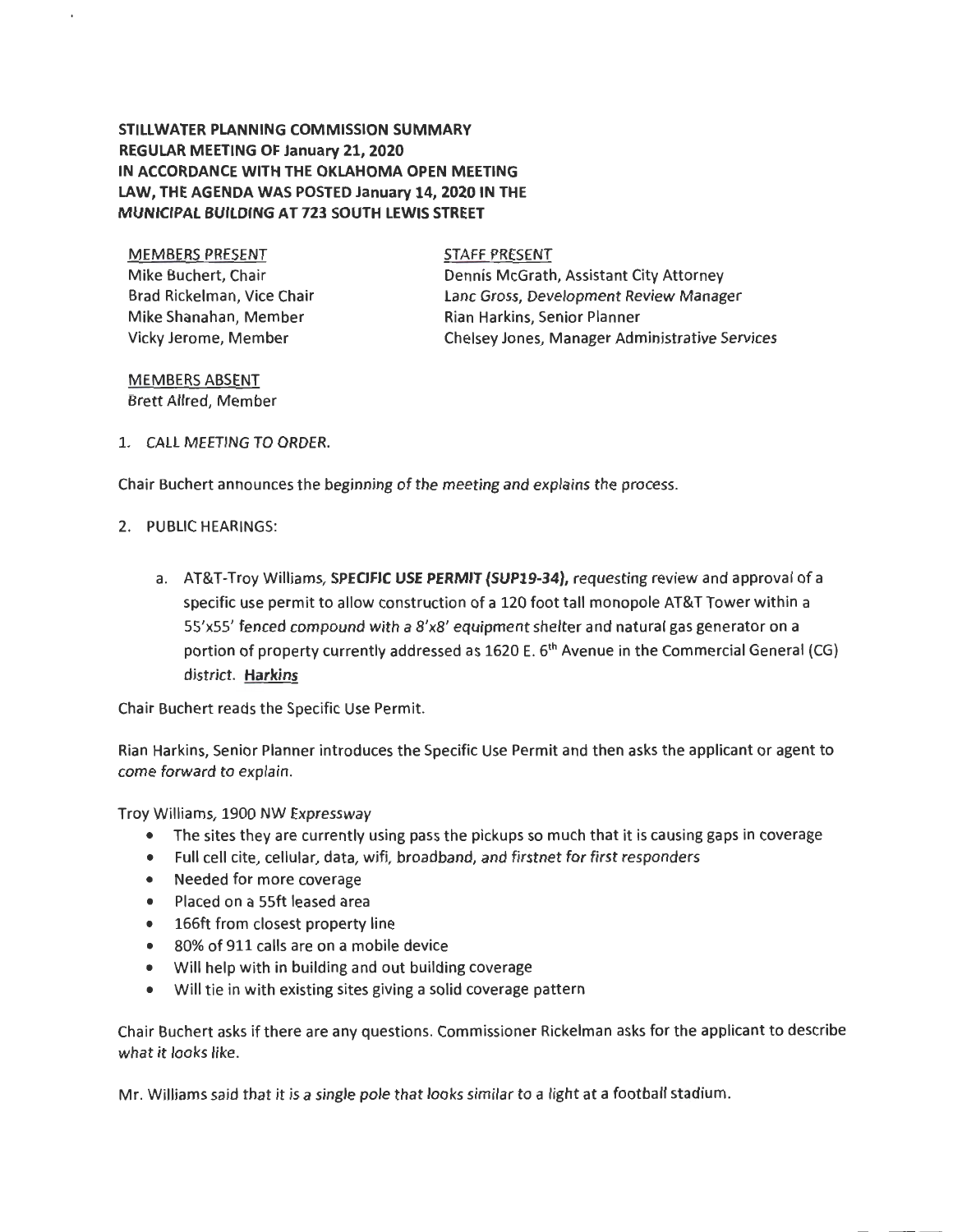Chair Buchert opened the Public Hearing and asked if there was anyone who would like to speak in favor of the item.

Mikal McCubbin, owner of 1620 E 6<sup>th</sup> Ave says that he is in favor.

Chair Buchert asks if there is anyone who would like to speak in opposition.

Diana Compton, 701 S Wicklow came to speak on the following:

- Has an antenna structure registration application been filed? And what is the file number?
- Has there been actual data collected on the gaps in coverage for the needs for first responders?
- The towers bring down property value by 15%
- Those on fixed income surrounding the area will be losing profit from their homes

Chair Buchert asks if there is anyone else who would like to speak in opposition to the item; none. Chair Buchert closes the Public Hearing and asks the applicant to come back up to respond.

Mr. Williams said that he doesn't think the towers bring down the property value, and that areas with better coverage are more desirable and have the highest growth.

Mr. Harkins Presents the Findings and Alternatives and asks if there are any questions for staff.

Chair Buchert asks if there is any discussion of the Planning Commission. Chair Buchert asks if he hears a motion.

Vice-Chair Rickelman motioned to approve the Specific Use Permit as presented, Commissioner Shanahan seconded.

| Roll call: | <b>Buchert</b> | <b>Rickelman</b> | <b>Shanahan</b> | Jerome | <b>Allred</b> |
|------------|----------------|------------------|-----------------|--------|---------------|
|            | Yes            | Yes              | Yes             | Yes    | <b>Absent</b> |

*Time: 12 minutes* 

b. Silverton Estates, LLC, FINAL PLAT (SUB19-16), requesting review and approval for the final plat to create a residential subdivision of 39 lots and 2 outlots, zoned Residential Single Family Small Lot (RSS) on property currently addressed as 1600 E. 16<sup>th</sup> Avenue. Harkins (Tabled from 12.03.19 Planning Commission meeting)

Mr. Harkins presents the Final Plat and asks the applicant to come up to explain the proposal.

Kelly Harris, 923 S Lowry, Keystone Engineering

- Original preliminary plat that they approved had 42 lots and this final plat has 39 lots
- The final plat has been fully reviewed and all of Staff's comments have been addressed as of January 14<sup>th</sup>.
- No substantial changes from the approved preliminary plat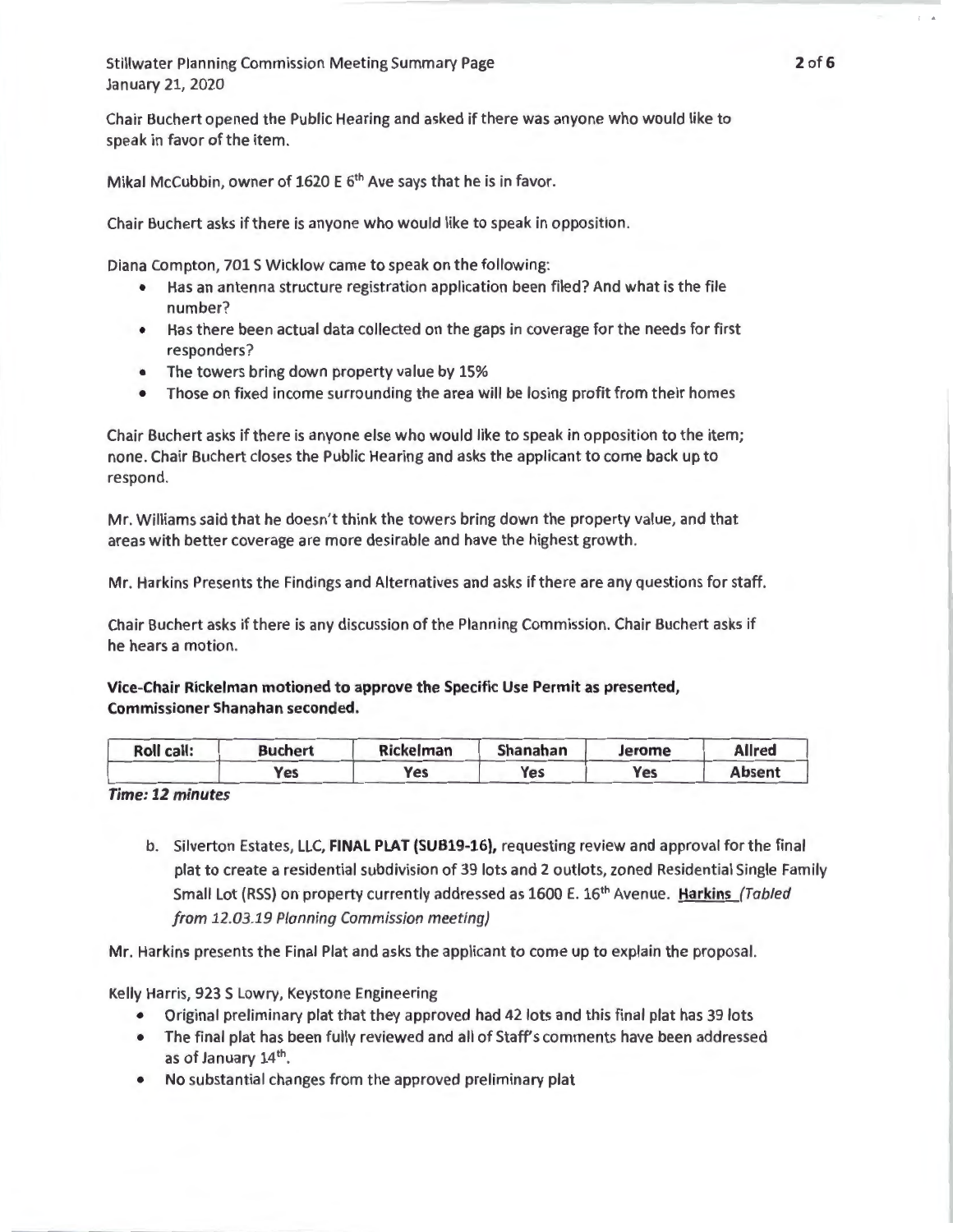- Substantial changes would be an increase to the density or changing the entrance or exit and they haven't done either. Their density has decreased and the travel path within the development has remained the same.
- The comprehensive plan designates this area as low density residential with a mix density of up to 20 unit per acres.
- This would include areas of small scale low density multi-family
- They are proposing a density of 5.1 units per acre
- The zoning classification of RSS allows up to 8 units per acre
- A lower density, large lot zoned allows up to 4 units per acre
- They are closer to the large lot density than they are to the density that RSS allows.
- The owners of Payne Street has agreed to widen it to city standards as part of the project
- All construction traffic will utilize the gravel access drive, not Payne Street
- The internal streets will not be paved until heavy construction traffic has been completed. Meaning Earthwork, detention work, sanitary sewer, and water construction.
- Staff mentioned previously they will post load signage which will keep individual contractors off Payne St during construction.

Chair Buchert asks if they will be using  $16<sup>th</sup>$  St. Mrs. Harris said that yes it will be  $16<sup>th</sup>$ , that one is designed for firetruck and emergency access trucks.

- Not asking for any exception to the code for drainage
- City staff has approved the final plat which does include drainage easements
- The entire project has met all of city codes, the comprehensive plan, and accepted preliminary plat.

Chair Buchert asks if after it is finished will  $16<sup>th</sup>$  be emergency access only. Mrs. Harris says yes, they have proposed a gate with a lock on it. As far as construction traffic they may have to rethink that, may leave it open until a certain number of houses are constructed but will work with city staff on that.

Chair Buchert asks if there are any other questions.

Commissioner Shanahan asks Mrs. Harris to point out the detention area that is proposed for the plat. Mrs. Harris referenced a map showing the detention facility area and said that all of the streets drain into the detention.

Commissioner Jerome asks what other changes since last time.

Mrs. Harris said that the lot layout is completely the same, in November she has proposed an area as lot 9 but it didn't meet lot requirements so they changed the name of it to outlot B. The only other change to the final plat is that they added a note stating that the designated drainage areas are the responsibility of the Home Owners Association .

Commissioner Shanahan says that they are proposing to widen Payne, are they proposing to add gutters. Mrs. Harris said no that it will be asphalt with ditches the way drainage is now.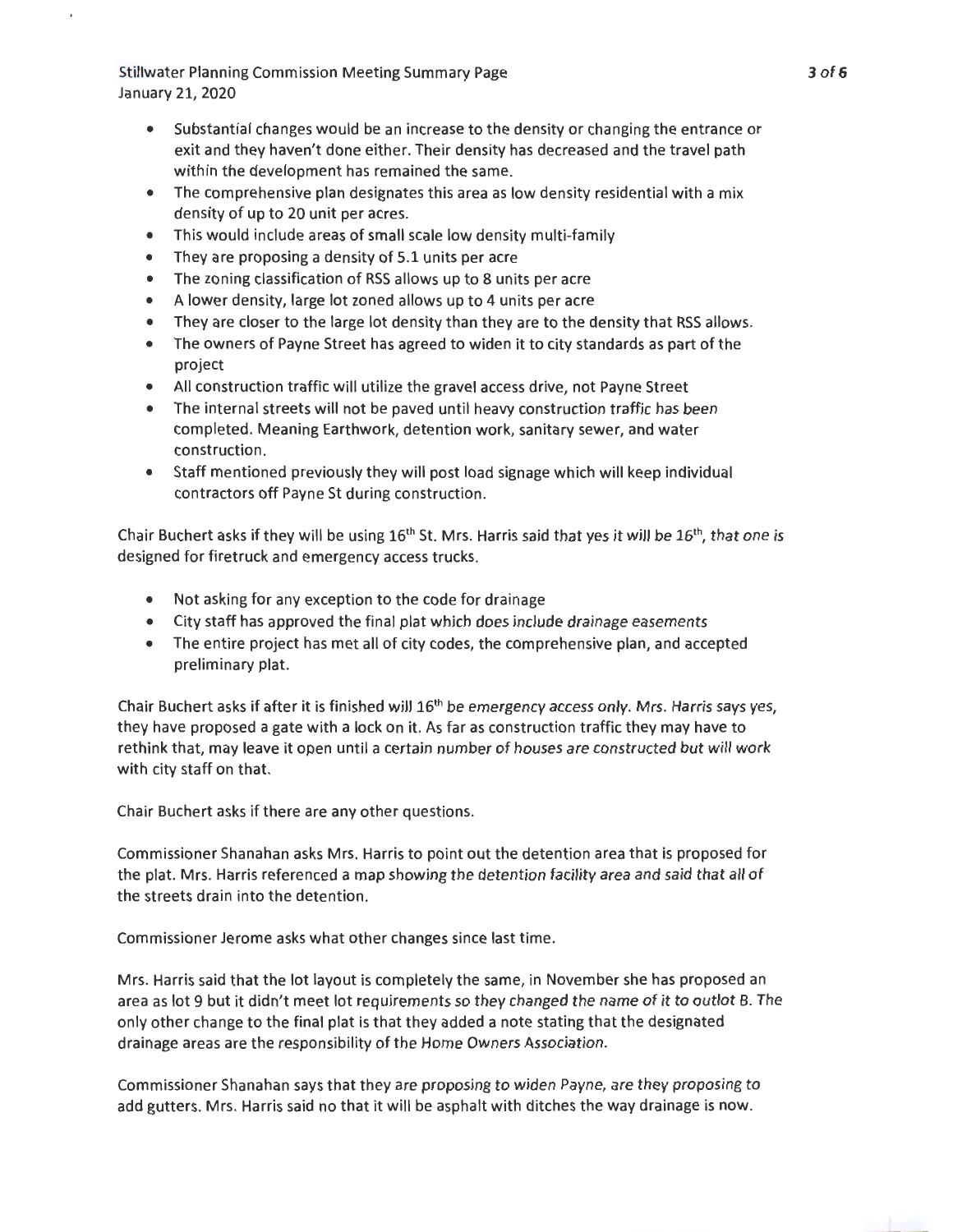Commissioner Shanahan asks if that means as it is now means it's adequate. Mrs. Harris said that the city allows you to build two different types of road, it can be either a road with curb and gutter or an asphalt section with ditches and they would be going back to the same style as what is there now just widening to city standard.

Commissioner Shanahan said that Payne leads right down to a residence at the end of the street. Mrs. Harris agreed. Commissioner Shanahan asks if all the drainage that goes down Payne will go down to this lot. Mrs. Harris said that the only drainage that would be going down Payne from there side is the south side of the intersection everything from that location flows a different direction since they bumped up the intersection to make it flow to the West.

There is some discussion as to what the surface of Payne will be, Mrs. Harris said asphalt to code. Commissioner Shanahan asks if staff has decided that with the additional lots and housing and vehicles if it's adequate. Mrs. Harris said they will have the geo-tech and whatever their recommendations are that is what they will do.

Commissioner Shanahan said that the number of lots really hasn't decreased since November, it stands at 39 which she says works to about 5 units per acre. And that she said that low density at the maximum range is 4 per acre. Mrs. Harris said that in a different zoning classification RSL, but we are in RSS which is 8 units per.

Chair Buchert asks if there are any other questions; none. Chair Buchert opens the Public Hearing and asks if there is anyone who would like to speak for the proposed development; none. Chair Buchert asks if there is anyone who would like to speak against the proposed development.

Ray Barnard, 1602 S Payne St, James Bradley, 1611 S Payne St Glen Hoffman, 1215 E 12th

- The C3 plan is for several things one of which being, to promote health and the general welfare, including the peace and quality of life of the district.
- To prevent overcrowding of land
- To avoid undue concentration of population
- Preservation of community character
- Promote preservation of existing foliage during development process
- Preserve the natural landscape, has yet to hear anything about that
- To maintain character you would have four homes out there not 39
- Existing foliage has a lot of purpose including erosion control
- Existing water course must be considered for preservation
- Doesn't feel like City Staff stated that yes they have addressed all concerns but that's just how the applicant feels
- Doesn't feel it meets C3 or City Code
- There will be an increase in the lights that are directed towards the houses on  $17<sup>th</sup>$ where there used to only be 4 houses its now 39

Chair Buchert asks if there is anyone else who would like to speak in opposition; none. Chair Buchert closes the Public Hearing and asks if the applicant would like to come back up.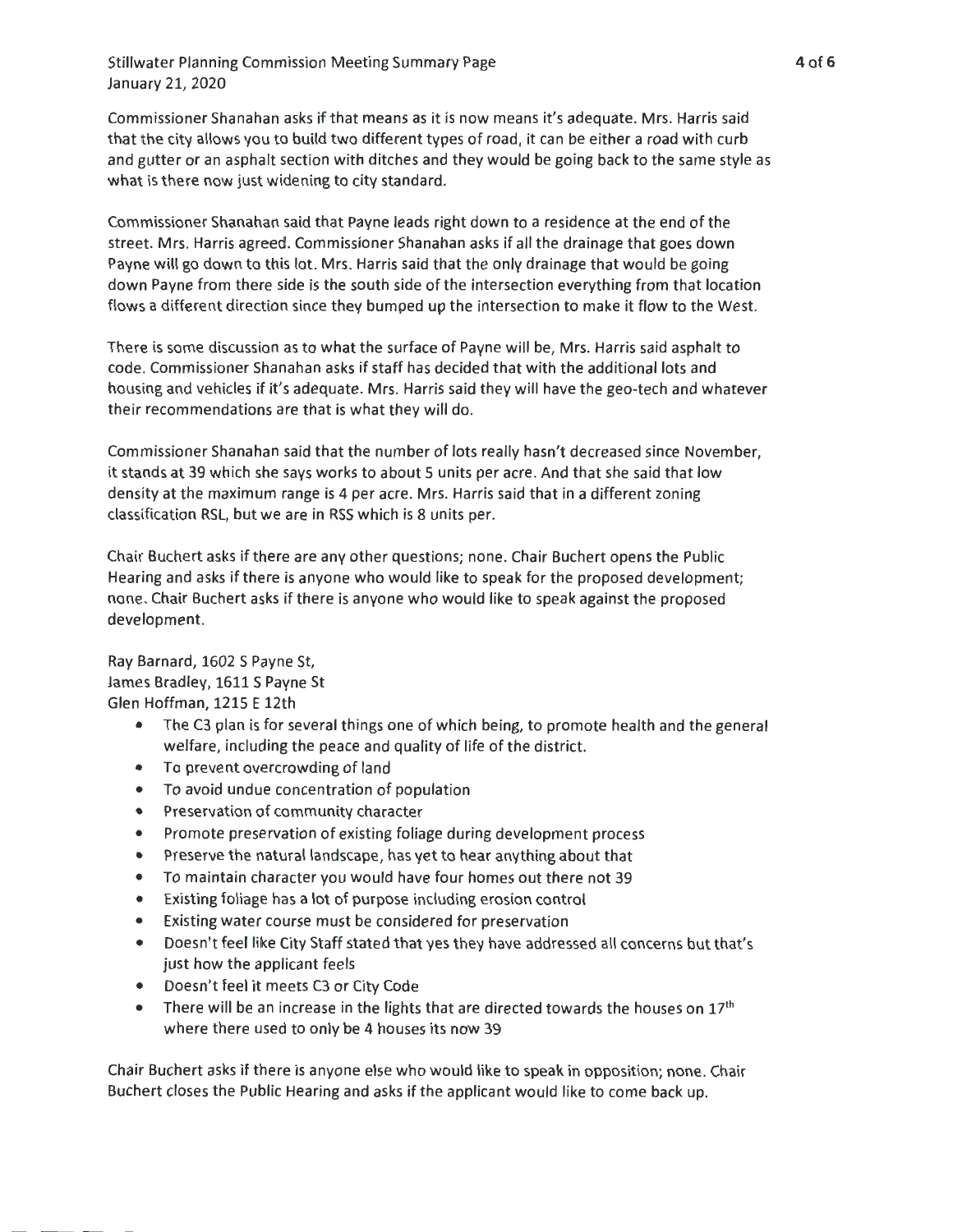Mrs. Harris said that there are a couple things that she would like to address.

- In city code there is a landscape requirement but they only apply to commercial and multifamily developments
- City Staff did finish their review of the Final Plat and as of January 14 has addressed all of their concerns

Commissioner Shanahan asks if Ransom st which is currently gravel is going to be a secondary access. Mrs. Harris said emergency vehicles. Commissioner Shanahan asks if it will remain gravel. Mrs. Harris said that she hasn't heard anything from city staff about the structure of that street. Commissioner Jerome asks if there is any possible way for that to be a full time access to that addition. Mrs. Harris said that due to the number of utilities that are going through there it's a very narrow street/ access drive, it doesn't meet city code requirements for the width of a street. Commissioner Jerome asks if there is any way to access more land through there. Mrs. Harris says not without acquisition.

Commissioner Shanahan asks if Ransom is in the flood plain. Mrs. Harris said that she doesn't recall. Commissioner Shanahan said that his visual inspection is that it is and he is wondering if that is the case and it remains gravel what will be the condition of that road. Mrs. Harris said that the Home Owner's Association will be responsible to maintain it. Chair Buchert asks if they are required to maintain 16<sup>th</sup>. Mrs. Harris says yes, the access drive. Chair Buchert asks if it is just the access drive only, not where is comes out on that street since that is a public street and the city maintains that street. Mrs. Harris says that's correct.

Chair Buchert asks if there are any other questions of the applicant; none. Chair Buchert asks if there is any discussion from the Commission.

Chair Buchert says that they have put their final plan in and it is in full conformance with the zoning and in full conformance with all the requirements of the City of Stillwater. They have an access point, yes it is 39 homes so the amount of traffic will increase but the normal is 2-3 cars per household 70-100 cars per day which is not that great. Chair Buchert said that to him it meets all the requirements. He's going to vote for it.

Vice-Chair Rickelman says that he too is satisfied.

Commissioner Shanahan said that one of his concerns after 10 years on the planning commission is for sustainable development meaning does that make sense long term . Looking at the C3 Comprehensive Plan 2030 which calls out low density, this development doesn't meet that criteria. Commissioner Shanahan said that he understand how the land use map stands now that it allows for the density that this proposed development plat but he doesn't think for future considerations it fits in to what the city's strategic plan is.

There is some discussion as to what low density is and staff is asked to come up for discussion.

Mr. Harkins said that there is not a definition in the comp plan and that it is going on 15 years old. Surrounding there is RSS zoning on three sides and then AG to the North. The Low density can accommodate multiple residential districts, RSS being one of them . It's just how well does that proposal fit with the adjacent lots in every direction. Commissioner Shanahan asks if the